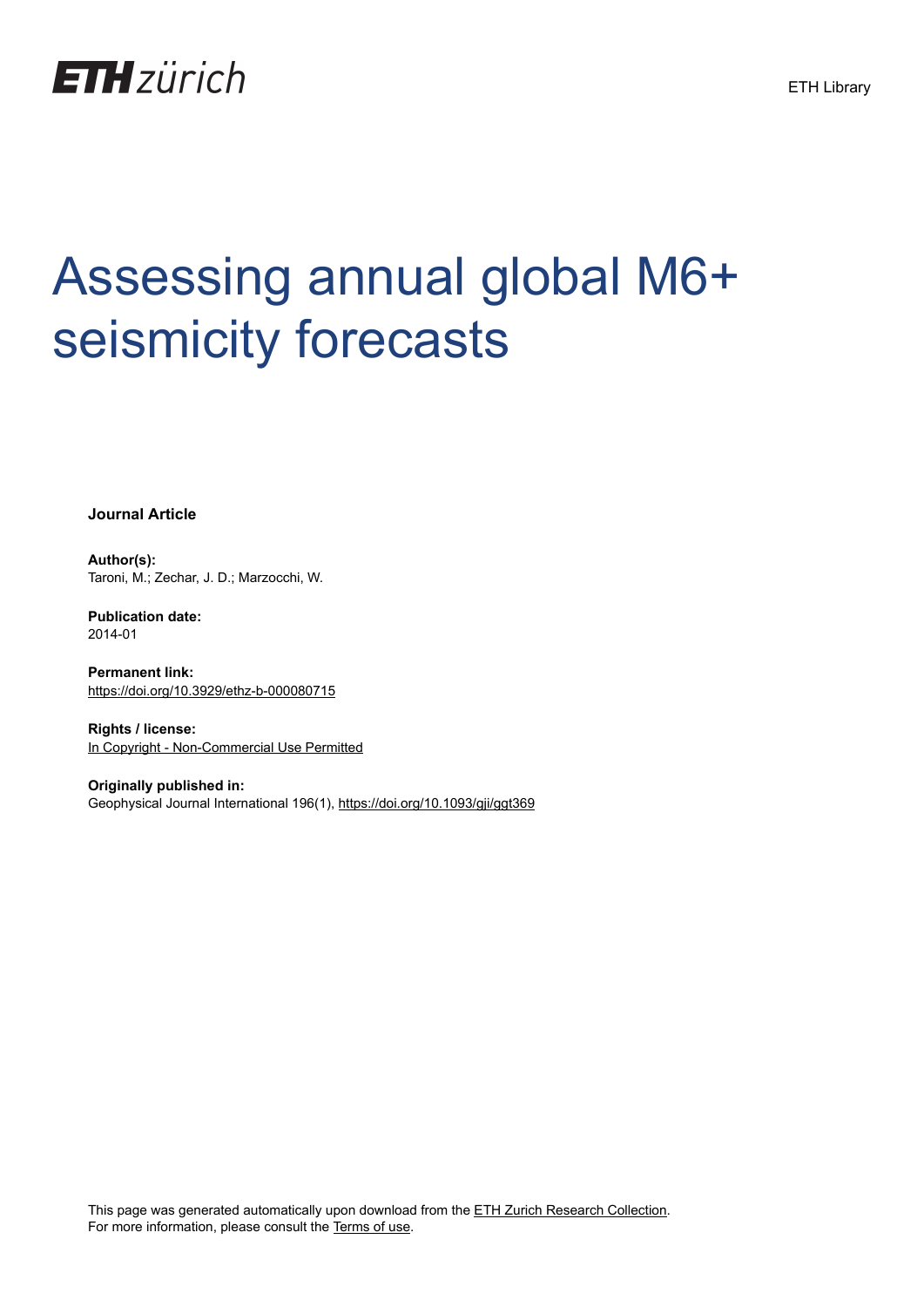## Geophysical Journal International

*Geophys. J. Int.* (2014) **196,** 422–431 doi: 10.1093/gji/ggt369 Advance Access publication 2013 October 11

## **Assessing annual global** *M***6+ seismicity forecasts**

### M. Taroni,<sup>1</sup> J.D. Zechar<sup>[2,](#page-1-1)[3](#page-1-2)</sup> and W. Marzocchi<sup>[1](#page-1-0)</sup>

<span id="page-1-2"></span><span id="page-1-1"></span><span id="page-1-0"></span><sup>1</sup>*Istituto Nazionale di Geofisica e Vulcanologia, Via di Vigna Murata,* 605*, I-*00143 *Roma, Italy. E-mail: [matteo.taroni@ingv.it](mailto:matteo.taroni@ingv.it)* <sup>2</sup>*Swiss Seismological Service, ETH Zurich, Sonneggstrasse* 5*, NO H* 3*, CH-*8092 *Zurich, Switzerland* <sup>3</sup>*Department of Earth Sciences, University of Southern California,* 3651 *Trousdale Pkwy, Los Angeles, CA* 90089*, USA*

Accepted 2013 September 10. Received 2013 September 10; in original form 2013 June 11

#### **SUMMARY**

We consider a seismicity forecast experiment conducted during the last 4 yr. At the beginning of each year, three models make a 1-yr forecast of the distribution of large earthquakes everywhere on the Earth. The forecasts are generated and the observations are collected in the Collaboratory for the Study of Earthquake Predictability (CSEP). We apply CSEP likelihood measures of consistency and comparison to see how well the forecasts match the observations, and we compare results from some intuitive reference models. These results illustrate some undesirable properties of the consistency tests: the tests can be extremely sensitive to only a few earthquakes, and yet insensitive to seemingly obvious flaws—a naïve hypothesis that large earthquakes are equally likely everywhere is not always rejected. The results also suggest that one should check the assumptions of the so-called *T* and *W* comparison tests, and we illustrate some methods to do so. As an extension of model assessment, we explore strategies to combine forecasts, and we discuss the implications for operational earthquake forecasting. Finally, we make suggestions for the next generation of global seismicity forecast experiments.

**Key words:** Probabilistic forecasting; Earthquake interaction, forecasting, and prediction; Statistical seismology.

#### **1 INTRODUCTION**

'Prediction is very difficult, especially when it is about the future.' This statement, attributed to Niels Bohr (or Yogi Berra, depending on whom you ask), highlights the importance of testing a model out-of-sample: checking if a model can forecast data that were not used to build the model. In a recent article, Marzocchi & Zechar [\(2011\)](#page-10-0) emphasized the dual importance of this type of forecasting for seismology: from a philosophical point of view, forecasting is the cornerstone of scientific knowledge (AAAS [1989\)](#page-9-0); and from a practical perspective, forecasting is crucial for forming sound risk mitigation strategies. In other words, forecast experiments allow us to understand what we really know about earthquake occurrence processes, and they also guide our efforts to provide the best model for reducing risks. For philosophical and practical ends, thorough model assessment is essential, and this is the main goal of the Collaboratory for the Study of Earthquake Predictability (CSEP), an international cooperation of researchers conducting numerical seismicity forecast experiments (Jordan 2006; Zechar *et al*. [2010\)](#page-10-1). After many decades of *ex post facto* earthquake predictions and individual case studies exploring precursory seismicity patterns, earthquake scientists now broadly view prospective forecast experiments, such as those that CSEP conducts, as the only 'true' test of a model. This follows the pioneering work of: Y. Kagan & L. Knopoff on statistical earthquake forecasting (Kagan & Knopoff [1977,](#page-10-2) [1987\)](#page-10-3); Y. Kagan & D. Jackson on the seismic gap hypothesis (Kagan & Jackson [1991,](#page-10-4) [1995;](#page-10-5) Rong *et al*. [2003\)](#page-10-6) and smoothed seismicity forecasting (Kagan & Jackson [1994,](#page-10-7) [2000\)](#page-10-8); and F. Evison & D. Rhoades in the development of the precursory swarm hypothesis (Evison & Rhoades [1993,](#page-9-1) [1997,](#page-9-2) [1999\)](#page-9-3) and practical applications of forecast models (Rhoades & Evison [1989\)](#page-10-9). One disadvantage of prospective seismicity forecasting is that relatively short regional experiments might result in small samples, meaning that one might have to wait to obtain 'meaningful' results or that one earthquake sequence may dominate the results of an experiment. (Let us ignore the problem of unambiguously delimiting a sequence.) For example, in the CSEP-Italy experiment (Schorlemmer *et al*. [2010a\)](#page-10-10), only nine target earthquakes have occurred since the experiment began on 2009 August 1, which makes it difficult to make robust inferences. To address this deficiency, one can do what D. Jackson calls 'trading space for time': consider larger regions to obtain larger samples. Again following the trail blazed by Kagan & Jackson [\(1994\)](#page-10-7), researchers began a prototype experiment in the western Pacific in late 2008, with three models participating as of 2009 January 1 (Eberhard *et al*. [2012\)](#page-9-4). At that time, these researchers agreed to participate in a prototype global experiment with the same three models. The current western Pacific and global experiments are prototypes in the sense that only a few researchers are participating and model development has been minimal: the models were adapted from regional CSEP experiments with few changes. Along with accumulating larger samples, the primary motivations for the prototype global experiment were to explore the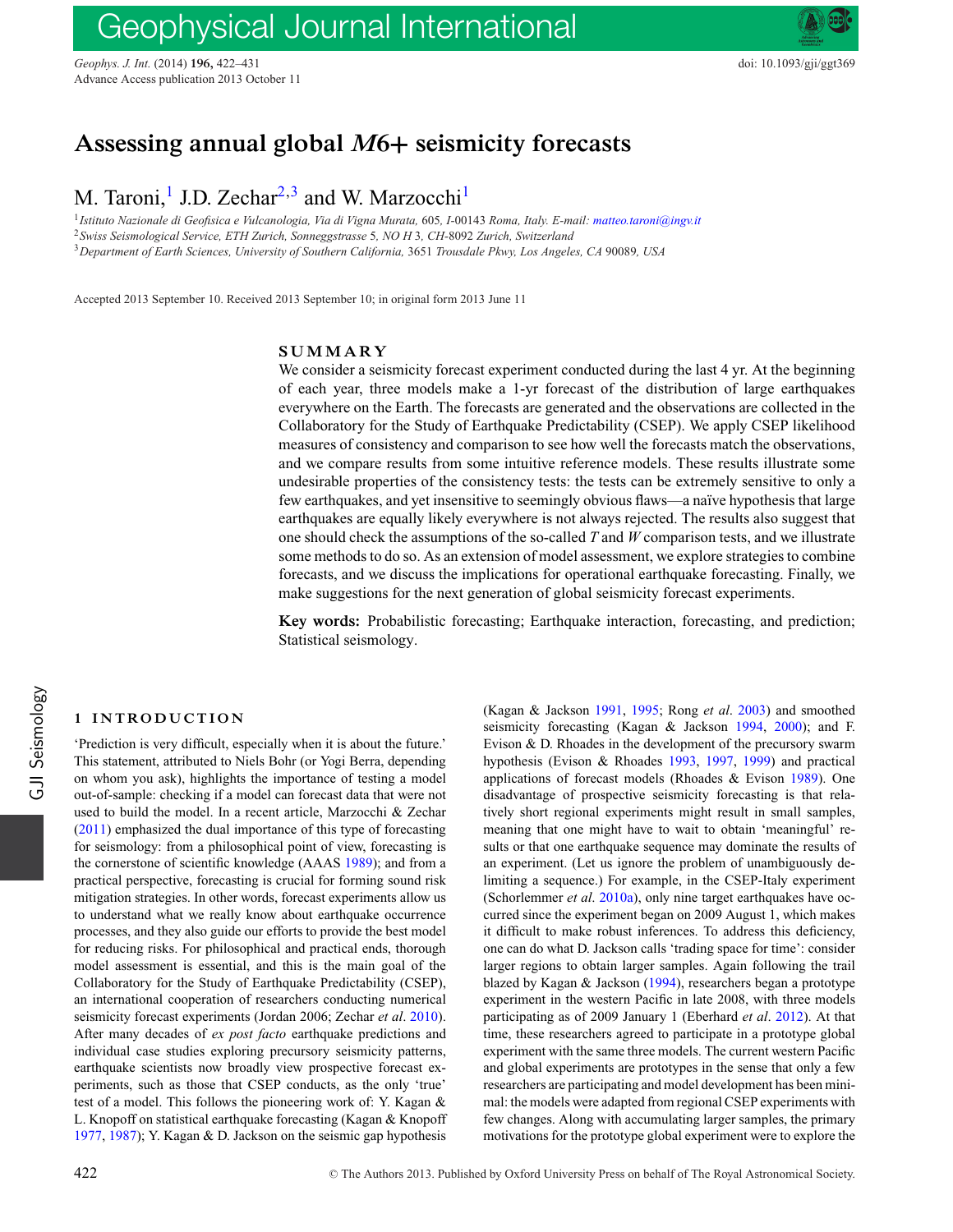availability and reliability of global earthquake catalogues and to determine the testing centre features needed for future large-scale, multi-investigator experiments.

A global seismicity forecast experiment can be thought of as a sandbox in which to test hypotheses related to seismogenesis and earthquake triggering. In addition to advancing basic understanding of large earthquake nucleation, a global experiment with broad participation has the potential to impact seismic risk reduction. For instance, such an experiment may indicate the best models to be used for operational earthquake forecasting (OEF) at different timescales (Jordan *et al*. [2011\)](#page-10-11). Findings from a global CSEP experiment could also influence development of related projects such as the Global Earthquake Model (http://www.globalquakemodel.org).

Because a global seismicity forecast experiment has the potential to impact basic research and seismic risk mitigation, the prototype CSEP experiment is worthy of careful consideration. In this paper, we present results from the assessment of the three participating models. In this context, we are also interested in exploring how CSEP model assessment works, how it could be improved and how CSEP models could be applied in the context of OEF.

In the following section, we describe the participating models, methods for combining them and conceptual reference models that are useful for understanding the assessment results. In Sections 3 and 4, we describe the data and assessment techniques, respectively, used in this study. We present the results of the first 4 yr of the prototype global experiment in Section 5. In Section 6, we discuss the results and suggest strategies for improving CSEP assessment and selecting the best model for operational purposes. We conclude by making recommendations for a full-fledged global experiment.

#### **2 MODELS**

In this paper we consider three classes of models: those that have been running in the US CSEP testing centre, those that are formed via combinations of the first group and hypothetical reference models used to impart understanding of the model assessments. For brevity, we call these groups the CSEP models, the ensemble models and the reference models, respectively. Only the CSEP models formally participated in the experiment; the others were constructed after the experiment ended.

The CSEP models are fully specified stochastic models represented by codes running in the testing centre; at the beginning of each calendar year, these codes generate a 1-yr forecast. We assess the resulting forecasts by comparing them with each other and with the observed seismicity. We apply the same assessments to the ensemble and reference models.

Every forecast consists of 64 800 1 $\degree$  longitude  $\times$  1 $\degree$  latitude cells in which the number of expected earthquakes with moment magnitude  $M_w \ge 5.95$  and depth  $\le 30$  km in the next year is forecast. As in other CSEP experiments, every modeller has agreed that the Poisson distribution should be used to represent the uncertainty in the annual rate in each cell.

#### **2.1 CSEP models**

The three CSEP models in the prototype global experiment are the same as those in the western Pacific experiment (Eberhard *et al*. [2012\)](#page-9-4): DBM, the double branching model (Marzocchi & Lombardi [2008\)](#page-10-12); KJSS, the Kagan and Jackson smoothed seismicity model (Kagan & Jackson [2000,](#page-10-8) [2010\)](#page-10-13) and TripleS, a time-invariant simple smoothed seismicity model (Zechar & Jordan [2010\)](#page-10-14). Although the prototype global experiment began in 2009, the KJSS model was not implemented in the testing centre until 2010, so we can only present results for KJSS in 2010, 2011 and 2012. In the Supporting Information, we show map views of each forecast and the observed target earthquakes.

The DBM attempts to model two types of temporal clustering. One represents the well-known short-term clustering that characterizes classical aftershock sequences (Ogata [1988,](#page-10-15) [1999\)](#page-10-16) and the other is related to clustering that was found on a longer timescale and may be due to the post-seismic effects of earthquakes or other long-term modulation of seismic activity. The KJSS model is a probabilistic model based on smoothed seismicity with an anisotropic smoothing kernel; this type of kernel uses an orientation function that depends on the presumed fault plane of the earthquake being smoothed. The kind of focal mechanism is also taken into account. In contrast to the DBM model, KJSS uses a tapered version of the Gutenberg–Richter relation (Kagan & Jackson [2000\)](#page-10-8). TripleS uses a 2-D Gaussian smoothing kernel with only one parameter to smooth past seismicity and construct a predictive density. One peculiarity of this model is that in its implementation all earthquakes in the catalogue are used, even the ones below the completeness magnitude; this is intended to allow for a more accurate spatial description of seismicity. Another peculiarity is that, owing to an optimization in the model code [see Zechar & Jordan [2010,](#page-10-14) eq. (5), and recall Knuth's [\(1974\)](#page-10-17) warning that 'premature optimization is the root of all evil'], TripleS forecasts have many cells with zero expected earthquakes. This implies that earthquakes are impossible in these cells. Because some earthquakes happened in cells with zero expectation in 2009, 2010 and 2012, the TripleS models in these years have likelihood equal to zero. To better understand the performance of this model, we consider a modified TripleS model (TripleS<sup>∗</sup>), replacing the rates in these zero cells with a rate of  $10^{-300}$ , which is the smallest non-zero number that is representable on the computer we used for assessment. We do this so that we can explore the forecasting capabilities of TripleS, even though, officially, this model fails all CSEP tests that are based on likelihood. We note that these zero rates did not have an effect in the CSEP-Italy experiment for which the TripleS code was developed. We suggest that future applications of TripleS adopt a minimum rate greater than zero for each cell.

#### **2.2 Ensemble models**

While CSEP experiments primarily emphasize the scientific study of seismicity in isolation—that is, divorced of its ultimate impact on society—the results of these experiments can have practical implications. For example, these experiments can inform how we select the best model (Marzocchi & Zechar [2011\)](#page-10-0). However, Marzocchi *et al*. [\(2012\)](#page-10-18) suggested that rather than selecting the best model from those in a testing centre, one can create ensemble models based on CSEP experiment outcomes; in particular, they also showed that an ensemble model can outperform the single best model. Along the same lines, Rhoades & Gerstenberger [\(2009\)](#page-10-19) conducted similar analyses in which they mixed a long-term model and a short-term model and obtained a yet more informative model[.](#page-3-0)

In this study, we investigated four types of ensemble models distinguished by how they were constructed: score model averaging (SMA), generalized score model averaging (gSMA), Bayes factor model averaging (BFMA) and parimutuel gambling model averaging (PGMA). The first two models were described and illustrated by Marzocchi *et al*. [\(2012\)](#page-10-18), as was Bayesian model averaging (BMA),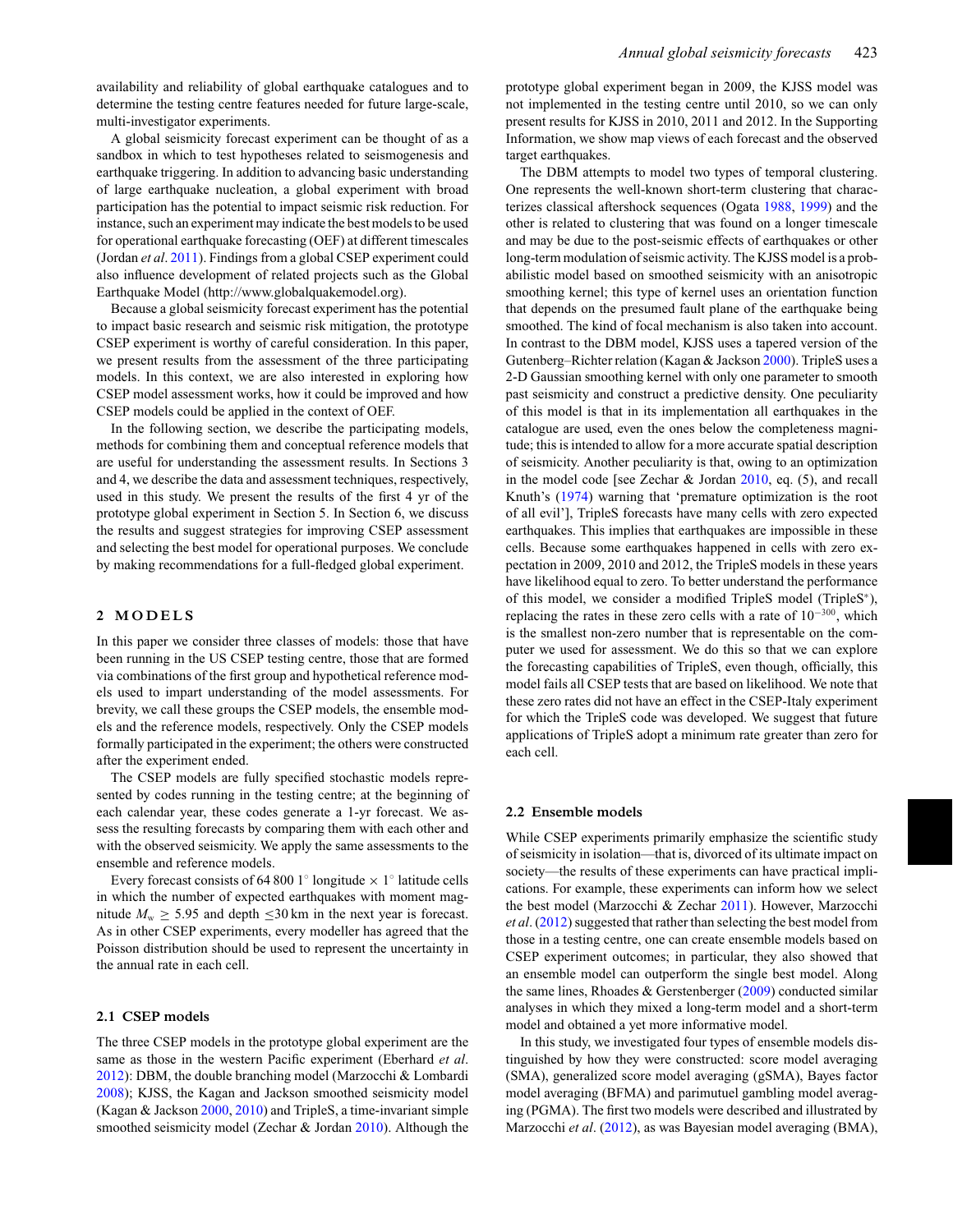<span id="page-3-0"></span>

Figure 1. Composition of ensemble models for each annual experiment. In 2009, KJSS was not available and there was no prior performance result, so every ensemble was simply 50 per cent TripleS, 50 per cent DBM.

which is based on the Bayesian posterior probability. Despite its widespread use, Marzocchi *et al*. [\(2012\)](#page-10-18) found that BMA is not particularly well-suited to seismicity forecast experiments because the resulting ensemble average is often dominated by the single best model, regardless of its reliability.

These ensemble models are built by calculating a weighted average of the rates in each cell of the CSEP forecasts. SMA uses a weight that is inversely proportional to a model's log-likelihood, while gSMA uses a weight that is inversely proportional to the difference between a model's log-likelihood and a reference value (if set to 0, gSMA is the same SMA; see Marzocchi *et al*. [2012\)](#page-10-18). Following Marzocchi *et al*. [\(2012\)](#page-10-18), we choose the reference value to be the best model's log-likelihood:

$$
\omega_i^{\text{SMA}} = \frac{1}{|L_i|},\tag{1}
$$

$$
\omega_i^{\text{SMA}} = \frac{1}{|L_i - L_0| + 1},\tag{2}
$$

where  $L_i$  is the log-likelihood of the *i*-th model and  $L_0$  is the loglikelihood of the best performing model; the value 1 in the denominator of (2) ensures finite weight for the best model.

In contrast to SMA and gSMA, PGMA does not use model likelihood; instead it uses the results of a parimutuel gambling analysis that is inherently comparative (Zechar & Zhuang 2010, [2012\)](#page-10-20); see Section 4.3 for details. PGMA assigns a weight to the *i*-th model according to this formula:

$$
\omega_i^{\text{PGMA}} = 1 + \alpha \cdot V_i,\tag{3}
$$

where  $V_i$  is the parimutuel gambling score of the model,  $\alpha = \frac{0.90}{|V_{\text{max}}|}$ and  $V_{\text{max}}$  is the maximum loss among all models; in this case, therefore, a model's weight can be reduced at most by 90 per cent.

The fourth ensemble model, BFMA, blends concepts from the others: it is based on likelihood but imposes a penalty similar to that used for PGMA. Each model is weighted according to its total Bayes factor (TBF) which in a purely prospective experiment is the total likelihood ratio (Kass & Raftery [1995\)](#page-10-21). One calculates the TBF of a model by summing the log-Bayes factor of the model with respect to all the others. The corresponding weight is

$$
\omega_i^{\text{BFMA}} = 1 + \beta \cdot \text{TBF}_i,\tag{4}
$$

where TBF<sub>*i*</sub> is the TBF of the *i*-th model,  $\beta = \frac{0.90}{|\text{TBF}_{\text{min}}|}$  and TBF<sub>min</sub> is the minimum TBF among all models.

For PGMA and BFMA, the value of 0.90 in the penalty term is arbitrary, but it is necessary to have a number less than 1 to keep the weights positive.

For 2009, because we have no measure of past model performance, so all four ensemble models are identical and give 50 per cent weight to the DBM forecast and 50 per cent weight to TripleS. For 2010, we constructed the ensemble models using the DBM and TripleS performances in 2009 (KJSS does not have any performance for 2009). For 2011 and 2012, all three models contribute to build the four ensemble models; in this case we have three models that compose the ensemble so we also adjust the coefficient to account for the correlation of the forecasts (Marzocchi *et al*. [2012,](#page-10-18) paragraph 4.1). The composition of each ensemble model for each year is shown in Fig. [1.](#page-3-0)

#### **2.3 Reference models**

To better understand the consistency and comparison tests, we consider three simple reference models (following Werner *et al*. [2010\)](#page-10-22): the Uniform model (UNIF), which has the same rate for each cell (scaled to the area of the cell) and a total rate that is equal to the number of target earthquakes in the previous year; the Perfect Poisson model (PPM), which in each cell has a rate equal to the number of observed target earthquakes in that cell; and the Semi-Perfect Poisson model (SPPM), which is obtained by dividing PPM by 2 everywhere. We note that the PPM does not have likelihood equal to 1, because in the CSEP experiment Poisson uncertainty is assumed (a likelihood of one could only be achieved with Dirac distribution in each cell); nevertheless, it has the best possible performance given the Poisson restriction.

#### **3 DATA**

Experiment participants agreed to use the Global Centroid Moment Tensor (GCMT) catalogue (Dziewonski *et al*. [1981;](#page-9-5) Ekstrom¨ *et al*. [2005\)](#page-9-6) for model development and assessment. Compared with other global earthquake catalogues, the GCMT catalogue is homogeneous: the time, location and size of each earthquake are estimated using the same procedure for each earthquake. In this study, we use the epicentroid and, following Eberhard *et al*. [\(2012\)](#page-9-4), we calculate the moment magnitude  $M_w$  from the total moment  $M_0$  reported in the catalogue. Kagan [\(2003\)](#page-10-23) suggested that the catalogue is complete for earthquakes occurring at depths no greater than 70 km at  $M_{\rm w}$  5.3. For the prototype global experiment, participants agreed that target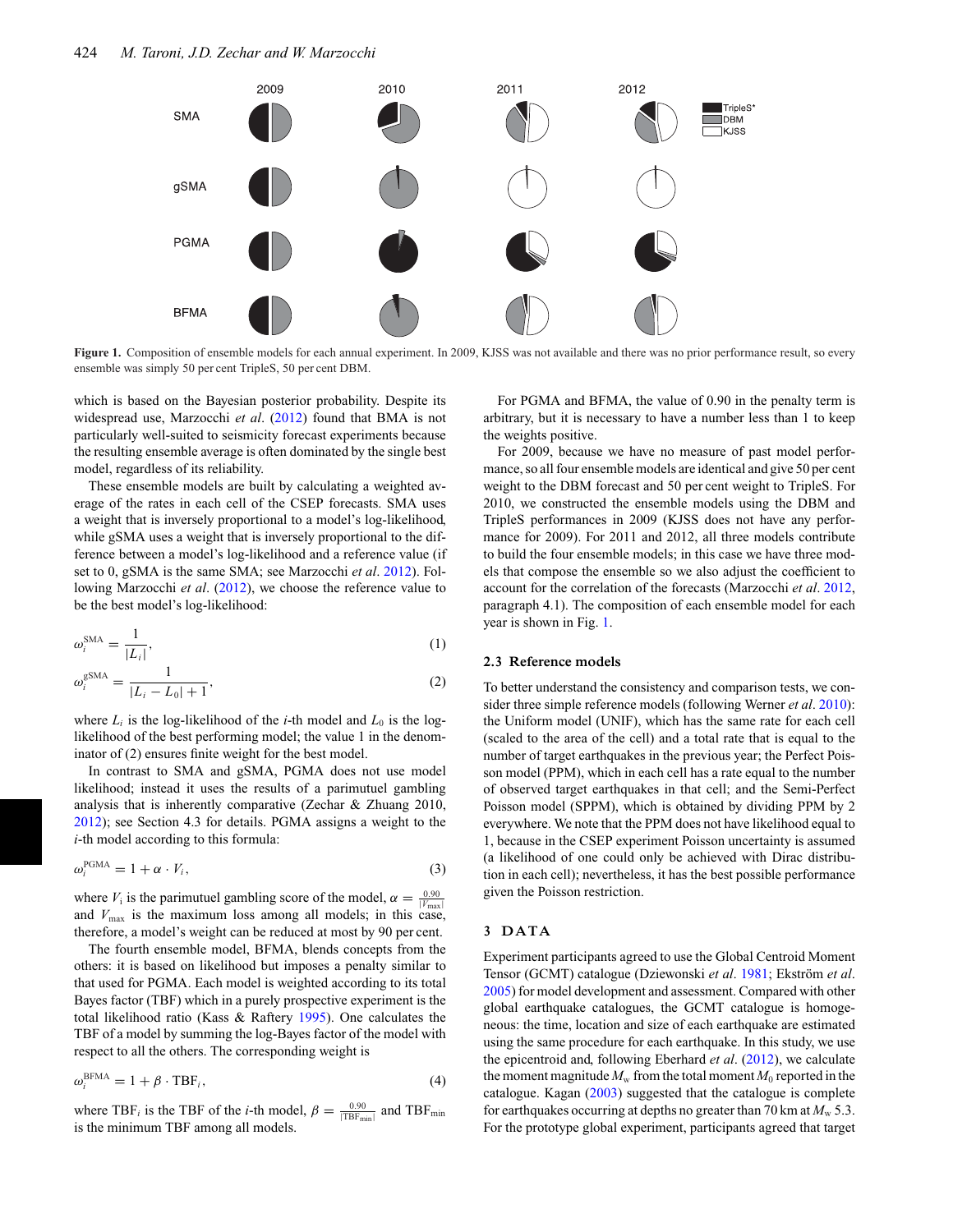#### **4 ASSESSMENT TECHNIQUES**

The statistical tests used in CSEP testing centres can be grouped in two categories: consistency and comparison. The purpose of consistency tests is to determine whether the observed distribution of target earthquakes is consistent with a given forecast. When discussing consistency tests in the context of Regional Earthquake Likelihood Models (RELM) assessment, Schorlemmer *et al*. [\(2007\)](#page-10-24) proposed that a model that failed a consistency test should be 'rejected'. However, the consistency and comparison tests can yield a counterintuitive situation: a model that fails a consistency test may, in a comparison test, be deemed better than a model that passes all consistency tests. To understand this apparent paradox, consider the following: in the 2009–2010, 2010–2011 and 2011–2012 seasons, Kevin Durant led the National Basketball Association in scoring, averaging 30.1, 27.7 and 28.0 points per game, respectively. On 2012 November 26 against the lowly Charlotte Bobcats, Durant scored only 18 points, nowhere near his 2012–2013 season average of 28.1. And yet no other player on either team scored as many points. In this example, Durant would be judged the best scorer among the players, but the observation would be inconsistent with expectations.

Currently CSEP testing centre use the following consistency tests: the *N*(umber)-test, the *L*(ikelihood)-test, the *S*(pace)-test and the *M*(agnitude)-test (Zechar *et al*. [2010\)](#page-10-1). Because the forecasts in this study only have one magnitude bin per spatial cell  $(M<sub>w</sub> > 5.95)$ , we disregard the *M*-test, which is used to assess the magnitude distribution of a forecast. In planning the RELM experiment, the likelihood ratio was suggested for testing the hypothesis that two models have equal forecast skill (Schorlemmer *et al*. [2007\)](#page-10-24). However, Rhoades *et al*. [\(2011\)](#page-10-25) highlighted flaws with the corresponding so-called *R*-test and suggested applying classical tests to the rate-corrected average information gain (IG) per earthquake in the *T*- and *W*-tests. In this study, we check the assumptions of the *T*- and *W*-tests and, when the assumptions appear to be violated, especially the symmetry of the distribution, we suggest using the Sign-test (Dixon & Mood [1946\)](#page-9-7) that emphasizes median behaviour rather than mean behaviour. The rationale for using the Sign-test is that for asymmetric distributions the median is a more appropriate indicator of the centre of the distribution with respect to the mean—it is less sensitive to outliers. We also consider two assessment methods that do not involve statistical hypothesis tests: the Bayes factor and parimutuel gambling.

Note that we do not intend to replace any of the metrics currently being used in CSEP experiments, but we do urge researchers to consider the assumptions of the tests. Moreover, the approaches we suggest are intended to be informative in situations where the assumptions of the existing tests are violated, and they allow one to answer a wider range of questions that could be raised by different stakeholders.

#### **4.1 Consistency tests**

#### *4.1.1 N-test*

This test compares the total number of earthquakes forecast  $(N<sub>fore</sub>)$  with the observed number  $(N<sub>obs</sub>)$ ; the *N*-test result is summarized by two quantile scores,  $\delta_1$  and  $\delta_2$ , that are

$$
\delta_1 = 1 - F((N_{\text{obs}} - 1) | N_{\text{fore}}),
$$
\n(5)

$$
\delta_2 = F(N_{\text{obs}} \mid N_{\text{fore}}),\tag{6}
$$

where  $F(.)$  is the cumulative Poisson distribution. If one of these scores is below the critical threshold value, the forecast is deemed to be overpredicting or underpredicting, respectively; because the *N*-test is a two-sided test, using a critical value of 0.025 corresponds to 5 per cent significance.

#### *4.1.2 L-test*

This test compares the likelihood of a model with a set of likelihoods simulated to be consistent with the model being assessed (Zechar *et al.* [2010\)](#page-10-1); the *L*-test result is summarized by a quantile score,  $\gamma$ :

$$
\gamma = \frac{\# \{L_x \mid L_x \le L, L_x \in L_S\}}{\# \{L_S\}},\tag{7}
$$

where  ${L<sub>S</sub>}$  is the set of simulated likelihoods, *L* is the likelihood of the model with respect to the observed catalogue and #{*A*} indicates the number of elements in a set  $\{A\}$ . If  $\gamma$  is below the critical threshold value, the forecast is deemed to be inconsistent with the space-rate distribution of the observation; because the *L*-test is a one-sided test [it has been noted that very high values of  $\gamma$  should not be used to judge a forecast (Schorlemmer *et al*. [2007\)](#page-10-24)], a critical value of 0.05 corresponds to 5 per cent significance.

#### *4.1.3 S-test*

This test is very similar to the *L*-test, but it is applied to a forecast after normalizing it so the total forecast rate matches the observed number of earthquakes, thereby isolating the spatial component of the forecast. After normalizing the forecast, the comparison is the same as in the *L*-test and the *S*-test result is similarly summarized by a quantile scores,  $\zeta$ :

$$
\zeta = \frac{\# \{ S_x \mid S_x \leq S, S_x \in S_S \}}{\# \{ S_S \}}, \tag{8}
$$

where  ${S<sub>S</sub>}$  is the set of simulated spatial likelihoods and *S* is the likelihood of the spatial forecast relative to the observed catalogue. If  $\zeta$  is below the critical threshold value, the spatial forecast is deemed inconsistent.

#### **4.2 Comparison tests**

The *T*-test, *W*-test and Sign-test are based on the IG of one model relative to another (Rhoades *et al*. [2011;](#page-10-25) Eberhard *et al*. [2012\)](#page-9-4). This measure is intended to indicate which of two models is more informative and for Poisson forecasts, the IG for the *i*-th event is defined as:

$$
IG_i(A, B) = \ln(\lambda_{A_i}) - \ln(\lambda_{B_i}) - \frac{\Lambda_A - \Lambda_B}{N},
$$
\n(9)

where  $\lambda_{A_i}$  is the rate of model A in the bin where the *i*-th earthquake occurs,  $\lambda_{\text{B}_i}$  is the same for model B,  $\Lambda_A$  is the total rate for the model A,  $\Lambda_B$  is the same for model B and N is the total number of target earthquakes.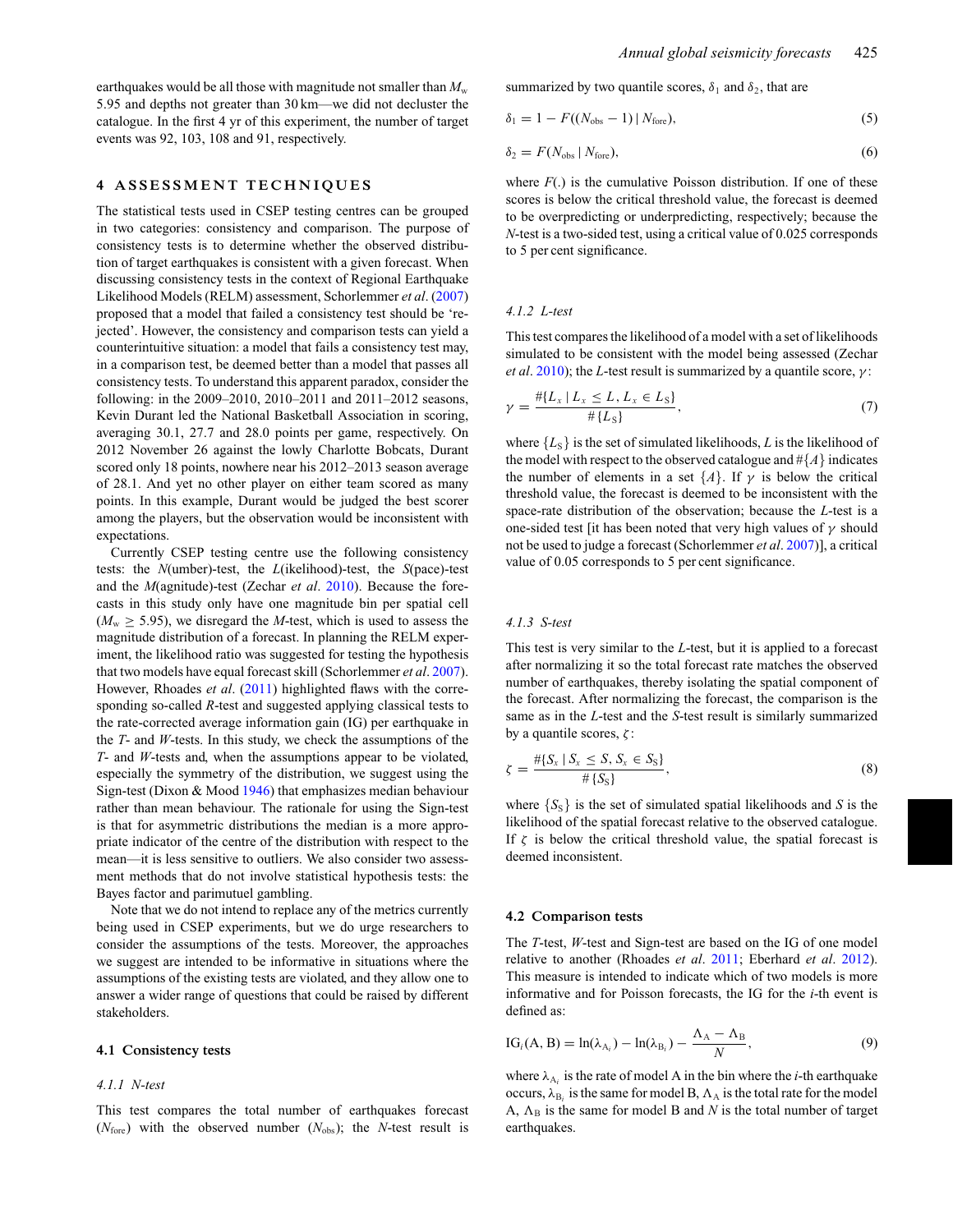#### *4.2.1 T-test*

In the context of CSEP experiments, the *T*-test is an application of Student's paired two-sample *t*-test (Student [1908\)](#page-10-26) to the IGs of two models. The null hypothesis is that the IGs are independent samples from a normal population with zero mean. This null hypothesis suggests that the models are equally informative. The *T*-test assumes that the IGs are normally distributed; we check this assumption using the Lilliefors test (Lilliefors [1967\)](#page-10-27), which is a variant of the one-sample Kolmogorov–Smirnov test. When the normality assumption does not hold, the Central Limit theorem guarantees that the *T*-test becomes increasingly accurate as  $N \rightarrow \infty$ . In this study we have for some cases (year 2009) fewer than 100 samples, raising some doubts on the validity of the Central Limit theorem. To be conservative, we follow the suggestion of Rhoades *et al*. (2011): when the sample IGs are not normally distributed, we use the *W*-test instead of the *T*-test.

#### *4.2.2 W-test*

The Wilcoxon signed-rank test (e.g. Siegel [1956\)](#page-10-28) is a nonparametric alternative to Student's paired two-sample *t*-test. The null hypothesis of the *W*-test is that the median IG is zero. The *W*-test assumes that the IGs are symmetrically distributed; we use the Triples test (Randles *et al*. [1980\)](#page-10-29) to check this assumption. If the Triples test indicates that the samples are not symmetric, both the *W*-test and the *T*-test are not appropriate.

#### *4.2.3 Sign-test*

The Sign-test (Dixon & Mood [1946\)](#page-9-7) is another non-parametric alternative to Student's paired two-sample *T*-test. The null hypothesis for the Sign-test is that the medians of the two models likelihood are equal. In contrast to the *T*- and *W*-test, the Sign-test does not assume that the IGs are symmetric (Gibbons & Chakraborti [2003\)](#page-9-8). Hence, the Sign-test is more widely applicable, but it is less powerful than the other tests when the IG distribution is symmetric (Gibbons & Chakraborti [2003\)](#page-9-8).

#### *4.2.4 Bayes factor (likelihood ratio)*

In a prospective experiment, the likelihood ratio and the Bayes factor are equal. Nonetheless, the Bayesian interpretation of this ratio allows us to overcome the problems inherent to the likelihood ratio tests (Rhoades *et al*. [2011;](#page-10-25) Marzocchi *et al*. [2012\)](#page-10-18) and to score the forecasting capabilities of each model. Specifically, if we have two models A and B, and a set of observations  $\Omega$ , the posterior odds of A and B can be expressed as:

$$
\frac{P(A \mid \Omega)}{P(B \mid \Omega)} = \frac{P(A)}{P(B)} \frac{P(\Omega \mid A)}{P(\Omega \mid B)} = \frac{P(A)}{P(B)} BF(A, B),\tag{10}
$$

where BF(A,B) is the Bayes factor (Kass & Raftery [1995\)](#page-10-21) of A versus B; when two models have the same prior and zero degrees of freedom, as in CSEP experiments, the posterior odds are exactly equal to BF, that is the likelihood ratio. Generally speaking, when  $log(BF) > 0$  model A is more supported by the data than B. Kass & Raftery [\(1995\)](#page-10-21) proposed a guide to interpreting the numerical values of the Bayes factor; we reproduce this in Table [1.](#page-5-0) We stress that the Bayes factor is not a test, like the *T*-, *W*- or Sign-test; it is only a metric to compare model performance. This allows us to rank the performance of the models in a straightforward way.

<span id="page-5-0"></span>**Table 1.** Guide to interpreting the log-Bayes factor (after Kass & Raftery [1995\)](#page-10-21).

| Log(BF)   | Evidence against M1     |
|-----------|-------------------------|
| $0 - 1.1$ | Hardly worth mentioning |
| $1.1 - 3$ | Positive                |
| $3 - 5$   | Strong                  |
| > 5       | Very strong             |
|           |                         |

#### *4.2.5 Parimutuel gambling score*

Unlike the other comparison tests discussed in this subsection, the parimutuel gambling approach simultaneously compares all models, rather than considering each pair. The parimutuel gambling analysis also yields a ranking of models determined by the total amount 'won' by each model in the following game: for each cell of the grid, each model bets one credit (one unit of probability spread across the expected number of earthquakes), and at the end of the experiment is returned an amount proportional to the total number of competing models and to the probability of occurrence provided for that cell. The score for the first model in the *j*-th cell is

$$
R_j^1 = -1 + n \frac{p_j^1}{\sum_{i=1}^n p_j^i},\tag{11}
$$

where *n* is the total number of models and  $p_i$  is the respective probability for that cell. The parimutuel gambling score is obtained by summing these returns over all cells. Unlike the measures based on likelihood, this type of score is much less sensitive to a target earthquake occurring in a cell with very low or zero rate, because each model can lose at most one credit in any cell.

#### **5 RESULTS**

The results of the consistency tests and the comparison tests are reported in Fig. [2](#page-6-0) and Tables [2](#page-6-1) and [3.](#page-6-2)

No CSEP model passes all three consistency tests (*N*-, *L*- and *S*test) in the 4 yr considered (2009, 2010, 2011 2012). TripleS models spatial clustering and fails nine of 12 consistency tests, while the very simple UNIF model fails only five and almost always passes the *N*-test and the *L*-test. Moreover, SPPM never passes the *N*-test or the *L*-test, despite obtaining a much higher likelihood (annual mean log-likelihood −109.3) than all CSEP models and UNIF (annual mean log-likelihood −755.1). (SPPM fails the *N*-test because it was designed to fail the *N*-test—recall that its forecast values are one-half of the observed values everywhere; and it fails the *L*-test because, as Schorlemmer *et al*. [\(2010b\)](#page-10-30) noted, the *L*- and *N*-tests are dependent.).

In considering the consistency tests for the RELM experiment, Marzocchi *et al*. [\(2012\)](#page-10-18) pointed out that all models are wrong, so it must be only a matter of collecting enough data to show a statistical discrepancy and thereby fail a model with a consistency test. Here, we see that the consistency tests may be also misleading: some 'good' models (e.g. SPPM and TripleS) may be dismissed more often than 'bad' models (e.g. UNIF). Hence, the consistency tests should not be used to reject any model but rather to understand where (the number of event, spatial or magnitude forecasts) a model can be improved[.](#page-6-1)

For comparison tests, we explore the distribution of IGs to see which tests apply (Fig. [3\)](#page-7-0). We begin with the Lilliefors test to check the assumption that IGs are normally distributed. If this assumption is not violated, we apply the *T*-test, and otherwise we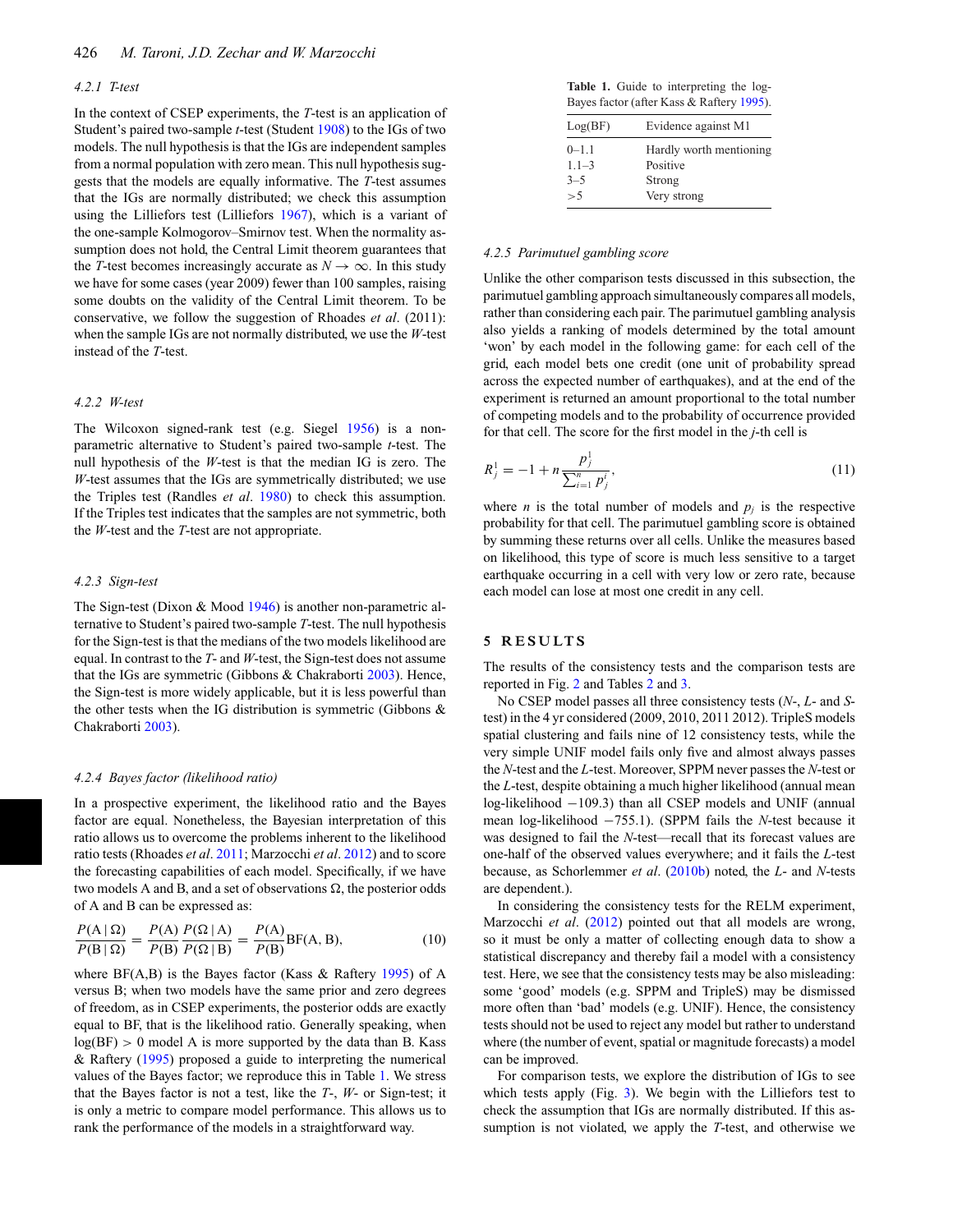<span id="page-6-0"></span>

**Figure 2.** Results of CSEP consistency tests for CSEP and reference models. For the *N*-test we consider the total number of earthquakes forecast by each model (the total rate), for *L*-test and *S*-test we consider the log-likelihood and the space log-likelihood of each model, respectively. The grey line shows the non-rejection region, at 5 per cent significance; green squares show the values that have passed the test, while the red circles show the values that did not pass the test. A red circle on the left edge of the box indicates a very low value that falls outside the *x*-axis scale.

<span id="page-6-1"></span>**Table 2.** Results of consistency tests for CSEP, ensemble and reference models in 2009, 2010, 2011 and 2012. The letters indicate the test that has been rejected at a 0.05 significance level.

|             | 2009 | 2010  | 2011 | 2012 |
|-------------|------|-------|------|------|
| <b>DBM</b>  |      | L S   | N    |      |
| TripleS*    | L S  | N L S | NL   | L S  |
| <b>KJSS</b> | n/a  | L S   |      | S    |
| <b>SMA</b>  |      | L     |      |      |
| gSMA        |      | L     |      | S    |
| <b>PGMA</b> |      | N L S |      |      |
| <b>BFMA</b> |      | L S   | N    |      |
| <b>UNIF</b> | N.S  | S     | S    | S    |
| <b>PPM</b>  |      |       |      |      |
| <b>SPPM</b> | NL   | N L   | NL   | N L  |
|             |      |       |      |      |

use the Triples test to check the symmetry of the distribution. If the symmetry assumption does not hold, we apply the Sign-test. For all of the experiments in this study, we found that IGs are not normally distributed so we did not apply the *T*-test. The Bayes factor and the parimutuel gambling score do not include assumptions about the distribution of IGs and so we apply them in each experiment[.](#page-7-0)

In Table [4](#page-7-1) we report the ranking of the CSEP models according to the different comparison tests. For the *W*-, and Sign-test, the model with the first rank performs significantly better than the other models; a model with rank 2 performs significantly better than the model ranked 3 or higher. If the result of the applied test is not statistically significant, the models have the same rank. For the Bayes factor test, a model has a better rank if it scores 'Positive', 'Strong' or 'Very strong' (see Table [1\)](#page-5-0). Parimutuel gambling rankings do not include statements of statistical significance.

<span id="page-6-2"></span>**Table 3.** Results of the comparison tests. In each cell, we report the better model according to the *W*- or Sign-test, followed by the better model according to the Bayes factor analysis. We use ' =  $\cdot$  to indicate that the models are not significantly different (*W*-, Sign-test) or that the differences are hardly worth mentioning or positive (Bayes factor <3). In the second line of each cell we report the 10-th, 50-th and 90-th percentile of IG and the absolute value of the log-Bayes factor.

|           |                                             | DBM versus TripleS*<br>DBM versus KJSS |                       |              |                         | TripleS <sup>*</sup> versus KJSS |  |
|-----------|---------------------------------------------|----------------------------------------|-----------------------|--------------|-------------------------|----------------------------------|--|
|           | Sign- or $W$ -test                          | Bayes factor                           | Sign- or $W$ -test    | Bayes factor | Sign- or $W$ -test      | Bayes factor                     |  |
| 2009      | TripleS $*$ (Sign)<br>$(-2.90 - 0.40 0.75)$ | <b>DBM</b><br>608                      | n/a                   | n/a          | n/a                     | n/a                              |  |
| 2010      | DBM(W)                                      | <b>DBM</b>                             | $=$                   | <b>KJSS</b>  | TripleS $*$ (Sign)      | <b>KJSS</b>                      |  |
|           | $(-3.45 - 0.99 1.83)$                       | 1980                                   | $(-2.68 - 0.37 0.91)$ | 75           | $(-1.84\; 0.36\; 2.26)$ | 2056                             |  |
| 2011      | $=$                                         | TripleS                                | $=$                   | <b>KJSS</b>  | $=$                     | $=$                              |  |
|           | $(-3.30 - 0.111.08)$                        | 52                                     | $(-2.33 - 0.15 0.88)$ | 50           | $(-1.66\ 0.07\ 1.49)$   | 2.3                              |  |
| 2012      | DBM(W)                                      | <b>DBM</b>                             | $=$                   | <b>KJSS</b>  | KJSS $(W)$              | <b>KJSS</b>                      |  |
|           | $(-3.30 - 0.51 0.65)$                       | 616                                    | $(-2.75 - 0.41 1.16)$ | 46           | $(-1.15\ 0.36\ 1.95)$   | 663                              |  |
| 2010-2012 | DBM(W)                                      | <b>DBM</b>                             | $=$                   | <b>KJSS</b>  | TripleS $*$ (Sign)      | <b>KJSS</b>                      |  |
|           | $(-3.36 - 0.33 1.23)$                       | 2544                                   | $(-2.63 - 0.231.00)$  | 171          | $(-1.70\ 0.23\ 1.64)$   | 2716                             |  |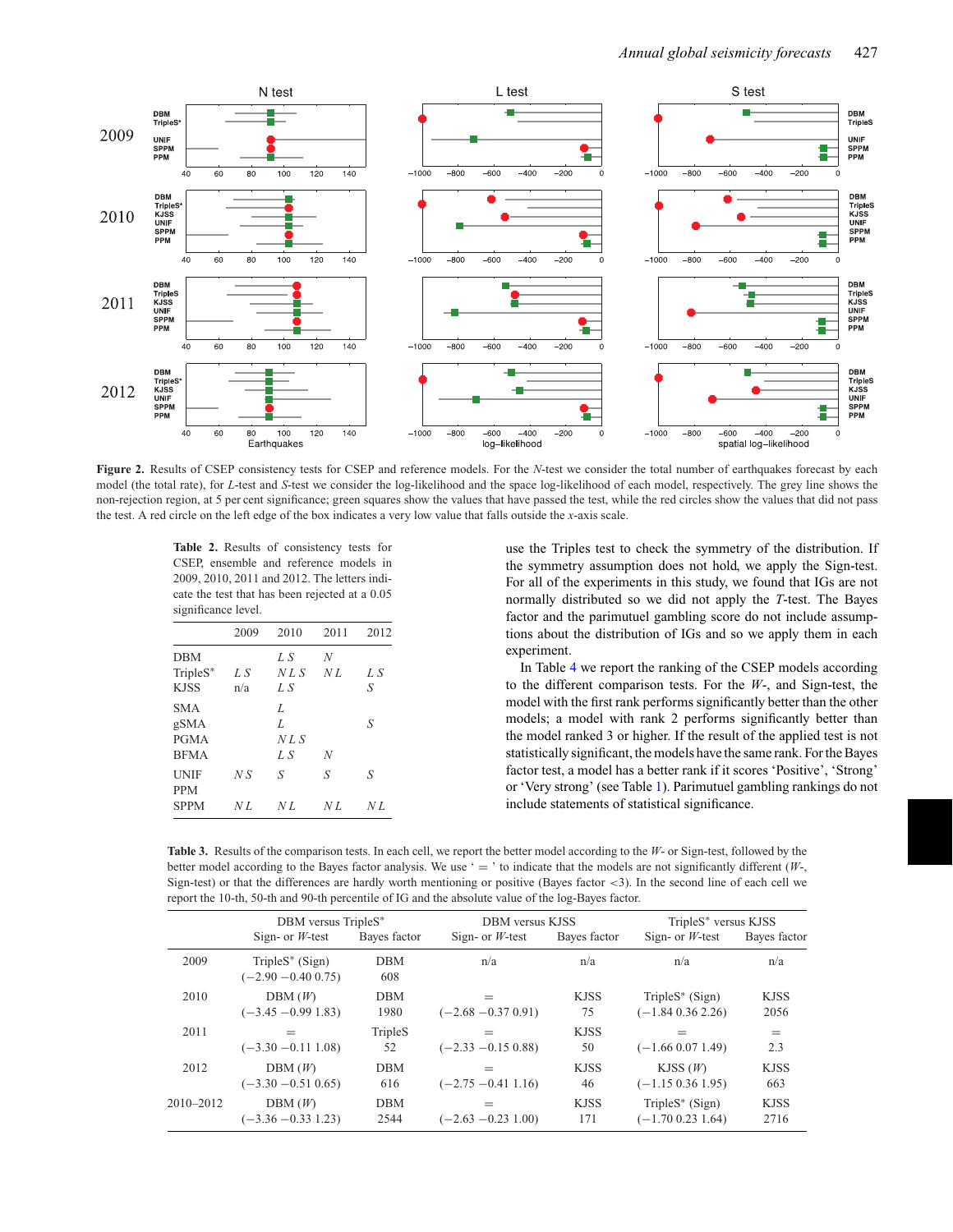<span id="page-7-0"></span>

<span id="page-7-1"></span>**Figure 3.** Information gain histograms for each pair of models (DBM versus TripleS∗, DBM versus KJSS, TripleS<sup>∗</sup> versus KJSS) for 2009, 2010, 2011, 2012 and all years considered jointly. The null hypothesis of a normal distribution was rejected at <0.05 significance with a Lilliefors test for all model pairs. Plots with the label 'Sym' are of distributions for which the null hypothesis of a symmetric distribution was not rejected at <0.05 significance with a Triples test. Plots with an asterisk have one or more outliers beyond the *x*-axis scale shown here.

**Table 4.** Rank of the CSEP models for 2009, 2010, 2011 and 2012 and the cumulative 2010–2012 using the Sign- or *W*-test, the Bayes factor and parimutuel gambling score. Below the year we report the number of target earthquakes. For the parimutuel gambling score we do not need to use the TripleS<sup>∗</sup> (with the rate correction) instead the TripleS.

|                    | Sign- or $W$ -test          | Bayes factor                       | <b>PGS</b>                        |
|--------------------|-----------------------------|------------------------------------|-----------------------------------|
| 2009<br>(92)       | 1. TripleS*<br>2. DBM       | 1. DBM<br>2. TripleS*              | 1. TripleS<br>2. DBM              |
| 2010<br>(103)      | 1. DBM, TripleS*, KJSS      | 1. KJSS<br>2. DBM<br>3. TripleS    | 1. TripleS<br>2. KJSS<br>$3.$ DBM |
| 2011<br>(108)      | 1. DBM, TripleS, KJSS       | 1. TripleS, KJSS<br>2. DBM         | 1. TripleS<br>2. KJSS<br>$3.$ DBM |
| 2012<br>(91)       | 1. DBM, KJSS<br>2. TripleS* | 1. KJSS<br>2. DBM<br>$3.$ TripleS* | 1. TripleS<br>2. KJSS<br>3. DBM   |
| 2010-2012<br>(302) | 1. DBM, TripleS*, KJSS      | 1. KJSS<br>2. DBM<br>3. TripleS    | 1. TripleS<br>2. KJSS<br>3. DBM   |

The most striking feature of Table [4](#page-7-1) is that the model ranking is not the same for each comparison test. However, this is not entirely unexpected: each comparison looks at different features of model performance. For example, the gambling score comparison is not sensitive to events that occur in cells with a very low rate, while the Bayes factor, based on joint likelihood, is. This explains why TripleS is ranked as the top model for all 4 yr using the gambling score test, but not according to the Bayes factor. Indeed, TripleS is the worst model in 2009, 2010 and 2012 according to the Bayes factor because one or a few target earthquakes occurred in cells where TripleS assigned very low rates. These ranking differences are closely linked to deciding what it means to be the 'best' model

(Marzocchi & Zechar [2011\)](#page-10-0): is it more important for a forecast not to miss any earthquake, or for a forecast to be very good for most earthquakes? Of course, one goal of building ensemble models is to try to balance these desires, and this balance is also related to the general problem of decision making in the context of earthquake preparedness (Kantorovich & Keilis-Borok [1991\)](#page-10-31).

The *W*- and Sign-tests emphasize the median of the IG distribution, and therefore they are slightly less sensitive to extreme values that can arise from target earthquakes occurring in cells with very low forecast rates. This explains the difference between the Signtest and Bayes factor rankings in 2009. In 2010 the IG results are ambiguous; DBM is better than TripleS according to th[e](#page-8-0) *W*-test,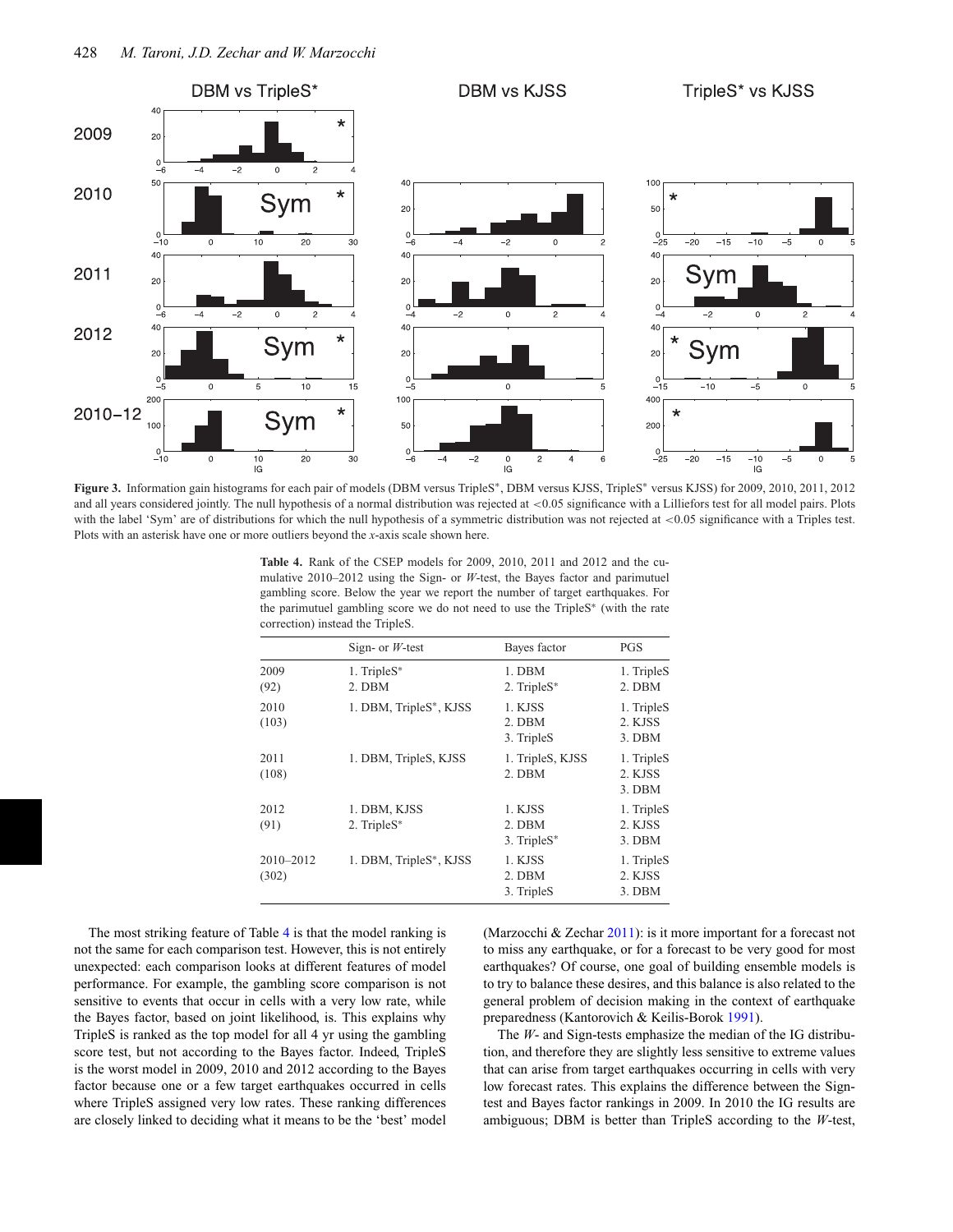<span id="page-8-0"></span>**Table 5.** CSEP and ensemble models ordered by their joint log-likelihood for 2009, 2010, 2011 and 2012 (best model first). For 2009 we consider only one ensemble model (EM), which is an equal mixture of DBM and TripleS. Ensemble models are shown in bold.

| 2009                                                            | 2010                                                                                                                            | 2011                                                                                                                        | 2012                                                                                                                            |
|-----------------------------------------------------------------|---------------------------------------------------------------------------------------------------------------------------------|-----------------------------------------------------------------------------------------------------------------------------|---------------------------------------------------------------------------------------------------------------------------------|
| $EM: -451.5$<br>DBM: $-507.9$<br>TripleS <sup>*</sup> : $-1160$ | $PGMA: -513.6$<br>$SMA: -536.5$<br>KJSS: $-539.5$<br>$BFMA: -584.8$<br>$gSMA: -612.6$<br>$DBM: -615.1$<br>TripleS $*$ : $-2649$ | $PGMA: -469.2$<br>$SMA: -478.0$<br>$BFMA: -482.0$<br>TripleS: $-483.1$<br>$gSMA: -484.8$<br>KJSS: $-485.5$<br>DBM: $-535.5$ | $PGMA: -419.5$<br>$SMA: -438.3$<br>$BFMA: -449.6$<br>$gSMA: -455.4$<br>KJSS: $-456.1$<br>DBM: $-502.7$<br>TripleS $*$ : $-1119$ |

while the Sign-test indicates that DBM and KJSS are not significantly different and TripleS is better than KJSS. In 2011 the models are not significantly different according to the IG tests (Table [4\)](#page-7-1). The same kind of ambiguity persists when the period 2010–2012 is considered.

In Table [5,](#page-8-0) we show the likelihood of CSEP models and of different ensemble models. The results indicate that the ensemble models are almost always better than the CSEP models. This is even true in 2009, when the ensemble model is simply made by averaging TripleS and DBM: the likelihood of the ensemble model is much higher than the likelihood of TripleS or DBM. In the 4 yr considered in the prototype global experiment, the PGMA ensemble obtains the highest likelihood of any model. This can be explained by considering the performance of the individual CSEP models. The TripleS model is best—that is, has the highest forecast rate—for many target earthquakes but is terrible for a few target earthquakes; those few target earthquakes cause the very low likelihood of TripleS in 2009, 2010 and 2012. However, the PGMA ensemble does not harshly penalize TripleS for these few events and it therefore gives TripleS substantial weight; it also makes up for those shortcomings by mixing in the other CSEP models.

The gSMA model is the worst ensemble model because it tends to assign most weight to the model that has the highest cumulative likelihood, underweighting all the other models. Marzocchi *et al*. [\(2012\)](#page-10-18) showed that gSMA weighting scheme takes into account only the relative scoring, without considering the absolute performances of each model. In other words, two models that have the same difference in cumulative likelihoods have the same weights regardless of the absolute value of their likelihoods. On the contrary, SMA and BFMA ensembles take into account the absolute performances of each model and perform better than gSMA.

#### **6 DISCUSSION**

The statistical analysis of the annual global forecasts since 2009 highlights several interesting aspects related to the performances of the models, the testing procedures and the definition of the 'best' model to be used for practical purposes.

#### **6.1 Model performance**

The results of this study show that our impression of model performance heavily relies on the metric used to evaluate them. For example, TripleS is intuitively a good model: of the CSEP models, it often has the highest rate where target earthquakes occurred. However, any score based on the log-likelihood tends to penalize TripleS because it grossly fails in forecasting a few target earthquakes. In particular, any score based on log-likelihood deems TripleS to be worse than the most basic earthquake occurrence model where earthquakes may occur everywhere with the same probability (UNIF). Using another metric, such as the gambling score, TripleS appears to be the best model.

Among the CSEP models, only DBM is truly time-dependent and takes into account long-term variation of the seismicity (Lombardi & Marzocchi [2007\)](#page-10-32). However, DBM fares no better than the timeindependent models (KJSS and TripleS) using annual forecasts. This suggests that time-dependent models based on earthquake clustering may improve forecasts only when regularly updated after an event. On the other hand, the spatial distribution of seismicity appears to be a key issue. We speculate that TripleS has a better spatial forecast for most earthquakes because it uses also the spatial distribution of events smaller than  $M_{\rm w}$  5.95.

#### **6.2 Improving the testing procedures**

The analyses carried out in this study highlight several key issues that should be taken into account to improve CSEP experiments. First, the consistency tests used in CSEP experiments cannot be used to 'reject' any model, but they are important to identify the weaknesses of a forecast model. For example, one model may appear unreliable because it grossly fails the *N*-test but it may score quite well in the *S*-test, indicating a good spatial forecasting capability. This is the case for SPPM.

Second, we agree with Marzocchi *et al*. [\(2012\)](#page-10-18) that model comparisons are enlightening and should be emphasized in future CSEP experiments. These comparisons are fundamental for ranking models according to their forecast performance. There is a wide range of possible tests and none is best in every situation. We should choose the comparison test based on what aspect of the model we are interested in assessing, and we should check the underlying assumptions. Another basic difference in comparison tests is about their intrinsic nature. Classical statistical tests consider the null hypothesis of equal model performance. If we have more than two models, the results of the classical statistical tests are not well-suited to establish a simple ranking; in fact in Table [4](#page-7-1) for these reasons we have a lot of apparent ties. The Bayes factor and gambling score are more suitable to provide a ranking of models; this avoids the ambiguities that may arise with classical tests results.

#### **6.3 Looking for the 'best' model**

Marzocchi & Zechar [\(2011\)](#page-10-0) suggested that the term 'best' model may have different meanings to different potential users. For operational purposes, Jordan *et al*. [\(2011\)](#page-10-11) suggested that the model used has to be 'authoritative'. The results obtained here are in agreement to what has been found in Marzocchi *et al*. [\(2012\)](#page-10-18) and suggest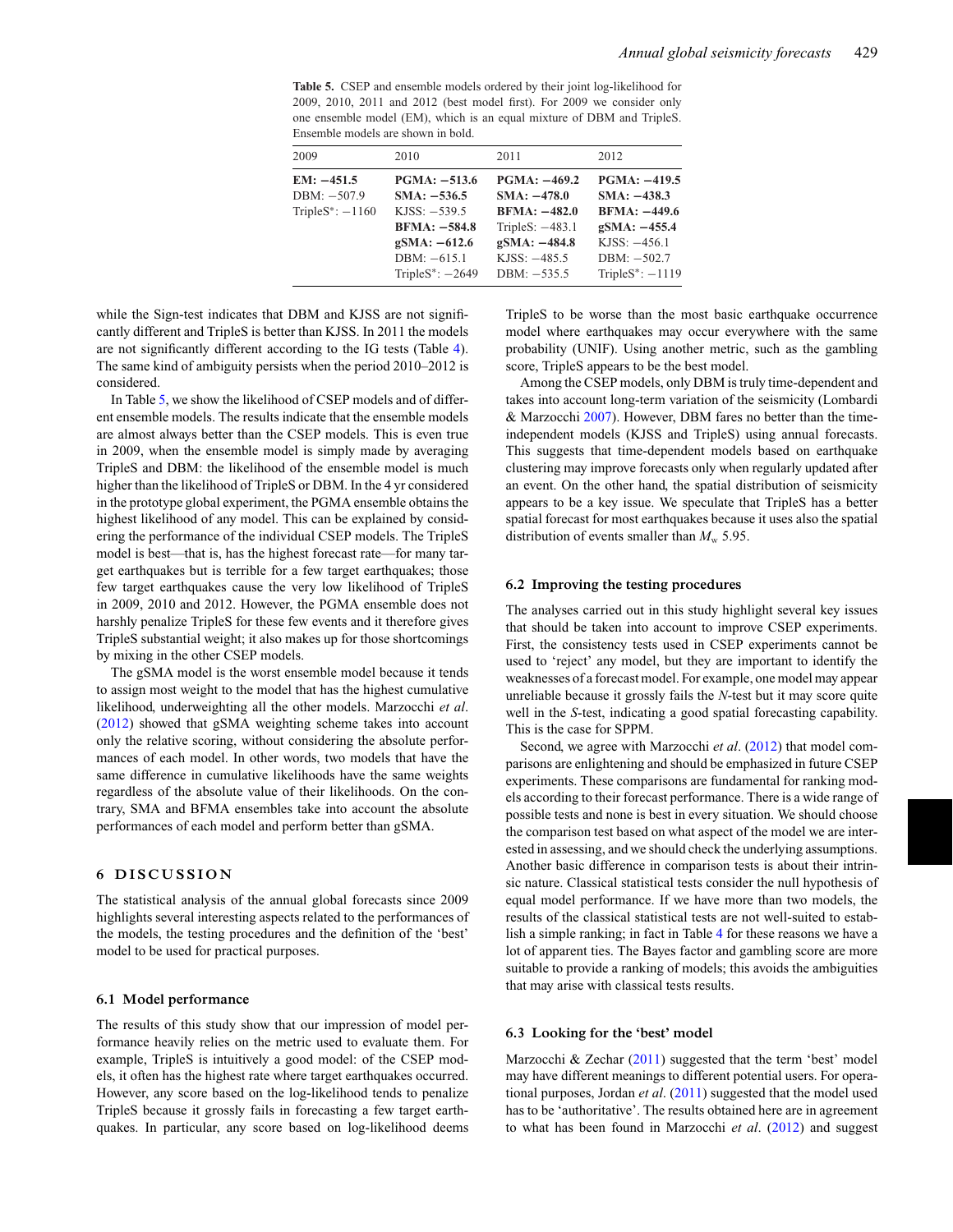that the term authoritative may be attributed to a suitable ensemble model. In particular, Marzocchi *et al*. [\(2012\)](#page-10-18) show that the forecasts of a sound ensemble model perform better than the forecast made by the best performing model at the time of the forecast during the RELM experiment; here, we show that a sound ensemble model produce forecasts that are always better than the ones of each single model. Such empirical findings seem to indicate that, when only rough models are available, a sound ensemble model is less likely to fail dramatically. As a rule of thumb, we conclude that the kind of weighting scheme is not dramatically important and the appropriate choice may depend on the specific nature of the forecast models considered.

#### **7 CONCLUSIONS: SUGGESTIONS FOR THE NEXT GENERATION OF GLOBAL SEISMICITY FORECAST EXPERIMENTS**

Conducting a full-fledged global seismicity forecast experiment should be a high priority for CSEP scientists and anyone interested in learning more about large earthquake occurrence, seismic hazard and seismic risk. However, a global seismicity forecast experiment should not be a mere aggrandizement of the regional CSEP experiments. The results of this paper and of other papers recently published (Eberhard *et al*. [2012\)](#page-9-4) suggest a number of ways in which future CSEP experiments might be different. In particular, we conclude this paper by describing our vision of a global seismicity forecast experiment.

Relative to the current experiment configuration, we agree with the following changes suggested by Eberhard *et al*. [\(2012\)](#page-9-4):

(1) The GCMT catalogue should be used, and forecasts could target events as small as  $M_{\rm w}$  5.5;

(2) Unlike the forecasts in this study, each cell should specify a magnitude distribution, rather than lumping earthquakes of different sizes together;

(3) Any assessment that can reveal model features to be improved, or differences between models, should be used;

(4) Catalogue uncertainties should be accounted for in model development and model assessment.

Eberhard *et al*. [\(2012\)](#page-9-4), following the analyses of Werner & Sornette [\(2008\)](#page-10-33) and Lombardi & Marzocchi [\(2010\)](#page-10-34), also discussed the 'Poisson assumption' used in CSEP experiments. This is the assumption that earthquake counts follow a Poisson distribution, and making this assumption simplifies model development and model assessment: participants only have to specify one number per cell. In addition to being wrong in most cases—earthquake counts have super-Poisson variance—this assumption can conceal that each forecast specifies not only an expectation in each cell, but a complete probability mass function. In other words, CSEP forecasts are fully specified stochastic models in the sense that one can compute the likelihood of any observation.

To preserve the ease of model development but allow greater flexibility, we suggest these alternative forecast formats for a future global seismicity forecast experiment:

(1) Expected rate in every space/magnitude bin;

(2) Gutenberg–Richter *a*-value in every spatial cell (Gutenberg & Richter 1954), and

(i) a global Gutenberg–Richter *b*-value or

(ii) *b*-value per spatial cell;

(3) Probability in every space/magnitude/number voxel (any nonspecified voxels are assumed to have zero probability).

If you use one of the first two formats, you must also specify an analytical forecast uncertainty: you could choose Poisson, or you could choose negative binomial. If you choose negative binomial, which is characterized by two parameters, you could choose to have the other global parameter value automatically estimated from historical seismicity by CSEP, or you could provide this extra parameter value globally, or at the cell level, or at the bin level. Or you could choose another analytical distribution so long as it is calculable at the voxel level.

Certainly one could argue that, even with this added flexibility, the forecast format is rather restrictive. A global seismicity forecast should be inclusive, and any model or scientist that produces falsifiable predictive statements about earthquake occurrence should be considered. We should strike a balance between limiting the number of forecast formats (so many forecasts can be readily compared) and maximizing participation, both in number of participants and distinct earthquake occurrence hypotheses.

In the context of a global experiment, it may also be worthwhile to expand the scope of what is forecast. So far, it has been the space– time–size distribution of epicentres (or epicentroids), because these are commonly estimated by network agencies and it is relatively straightforward to assign a point to a grid cell. However, a point source does not adequately represent large earthquakes, and the shaking that results from earthquakes is of far greater practical importance. Models that are developed for seismicity forecasting could be extended to forecast measures of ground shaking.

#### **ACKNOWLEDGEMENT**

This research was partially carried out in the framework of REAKT Project (Strategies and tools for Real-Time EArthquake RisK ReducTion) founded by the European Community via the Seventh Framework Program for Research (FP7), contract no. 282862.

#### **REFERENCES**

- <span id="page-9-0"></span>American Association for the Advancement of Science (AAAS), 1989. *Science for All Americans: A Project 2061 Report on Literacy Goals in Science, Mathematics and Technology*, American Association for the Advancement of Science.
- <span id="page-9-7"></span>Dixon, W.J. & Mood, A.M., 1946. The statistical sign test, *J. Am. Statist. Assoc.*, **41,** 557–566.
- <span id="page-9-5"></span>Dziewonski, A.M., Chou, T.-A. & Woodhouse, J.H., 1981. Determination of earthquake source parameters from waveform data for studies of global and regional seismicity, *J. geophys. Res.*, **86**(B4), 2825–2852.
- <span id="page-9-4"></span>Eberhard, D.A., Zechar, J.D. & Wiemer, S., 2012. A prospective earthquake forecast experiment in the western Paciffic, *Geophys. J. Int.*, **190**(3), 1579– 1592.
- <span id="page-9-6"></span>Ekström, G., Dziewonski, A., Maternovskaya, N. & Nettles, M., 2005. Global seismicity of 2003: centroid moment-tensor solutions for 1087 earthquakes, *Phys. Earth planet. Inter.*, **148**(2–4), 327–351.
- <span id="page-9-1"></span>Evison, F.F. & Rhoades, D.A., 1993. The precursory earthquake swarm in New Zealand: hypothesis tests, *New Zeal. J. Geol. Geophys.*, **36,** 51–60.
- <span id="page-9-2"></span>Evison, F.F. & Rhoades, D.A., 1997. The precursory earthquake swarm in New Zealand: hypothesis tests II, *New Zeal. J. Geol. Geophys.*, **40,** 537– 547.
- <span id="page-9-3"></span>Evison, F.F. & Rhoades, D.A., 1999. The precursory earthquake swarm in Japan: hypothesis test, *Earth Planets Space*, **51,** 1267–1277.
- <span id="page-9-8"></span>Gibbons, J.D. & Chakraborti, S., 2003. *Nonparametric Statistical Inference*, Marcel Dekker Inc.